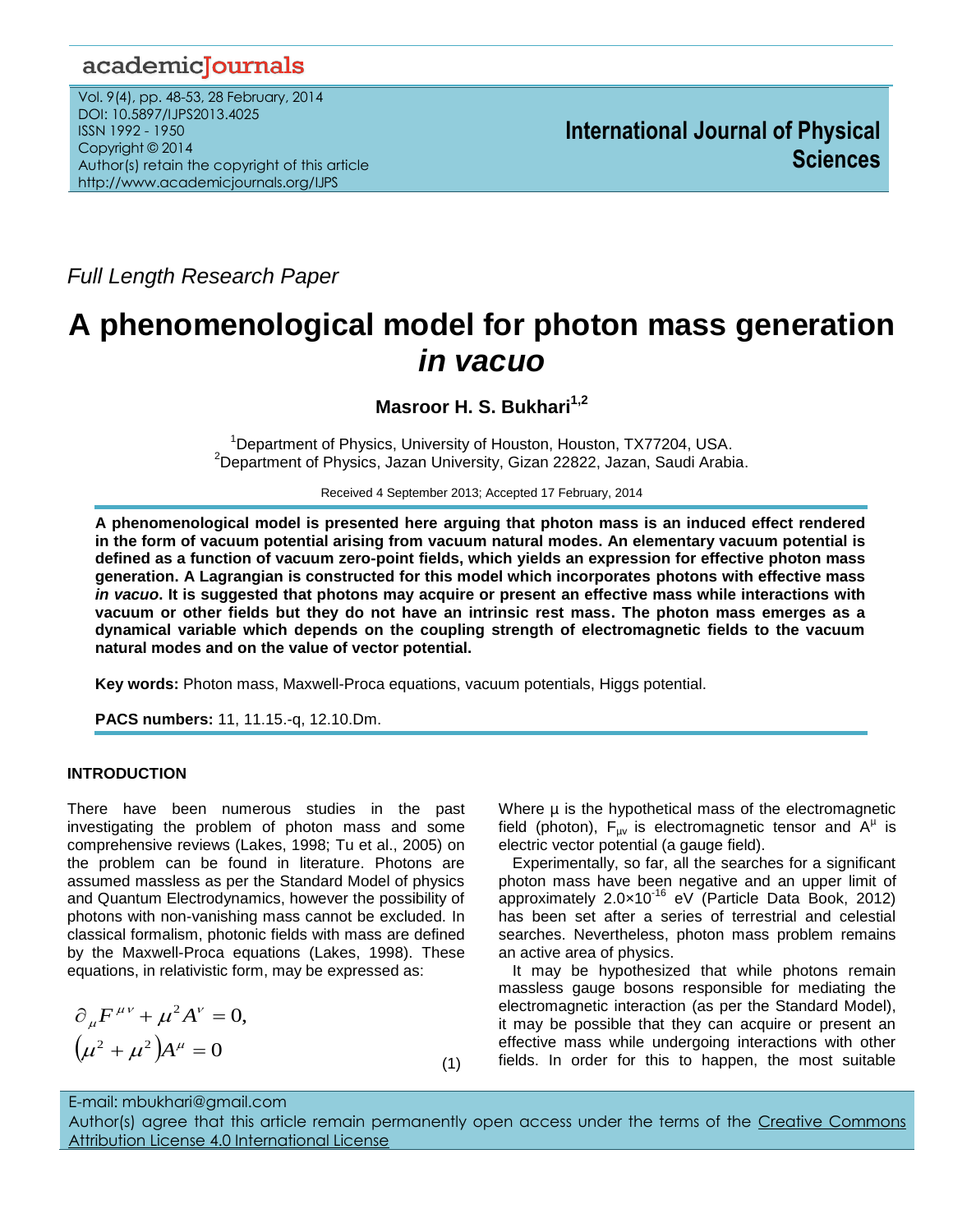candidate is perhaps the vacuum and its natural mode fields, also known as zero-pint energy fields, arising from inherent fluctuations in the vacuum. It is a wellestablished and empirical fact that these fluctuations in vacuum lead to a number of observable effects, most importantly vacuum screening currents (Aitchison and Hey, 1982), and the Casimir force and corresponding energy (Casimir, 1948). The Casimir force and energy (in a three-dimensional plane-wave model and under absolute conditions) have a form (Casimir, 1948; Mostepenenko and Trunov, 1997).

$$
F_{cas} = \frac{\hbar c \pi^2}{240} \frac{A}{L^4}
$$
  

$$
E_{cas} = \frac{\hbar c \pi^2}{720} \frac{A}{L^3}
$$
 (2)

Where A is the area of each of the two plates and L is the separation between them, and h-bar is the Planck's constant divided by  $2\pi$ .

Possibility for a so-called dynamic form of the Casimir effect (Dodonov, 2010) has also been suggested in recent times. It is argued that it is possible that a mechanism of parametric resonance Dodonov (1996, 2010) takes place in such cases, whereby photons are created in an empty cavity by means of resonant processes, such as resonance excitation of electromagnetic modes (Dodonov, 1996; Schwinger, 1992).

Vacuum is, in its simplest form, the quantum state corres-ponding to minimum energy, with a value of constant electrical field as the amplitude of the quantum fluctuations, which designates vacuum fluctuations as real electromagnetic fields propagating in space with speed of light, like an ordinary free field. The energy of an individual zero-point field in vacuum, corresponding to the ground state (principal quantum number n=0), is expressed as:

$$
E_i = \frac{1}{2}\hbar\omega\tag{3}
$$

Then, the collective energy of this vacuum can be described as:

$$
E_0 = \frac{1}{2} \sum_i \sqrt{\overline{p}^2 + m^2}
$$
 (4)

Planck was the first to propose, in 1911, the existence of zero-point energy associated with the black body radiation modes (Planck, 1911), with a statistical physical description. He expressed a zero-point energy superimposed onto the black-body radiation energy, giving the mean energy per mode as:

$$
\overline{E} = \overline{E}_{\scriptscriptstyle bbr} + \frac{1}{2} \hbar \omega \tag{5}
$$

Where  $\, \overline{E}_{bbr} \,$  is the mean value of black body radiation.

This provides a crude estimate of the zero-point energy and length in the form of a one-dimensional harmonic oscillator formalism:

$$
E_0(x) = \frac{1}{2} \sum_{\omega} \hbar \omega f(\omega),
$$
  
x = \pi n/\omega \tag{6}

Here, a cutoff is mandatory to avoid the so-called *'vacuum catastrophe'* (Itzykson and Zuber, 1985), and  $f(\omega)$  is the required cutoff function, defined as:

$$
f(\omega) = 1, f(\omega) \xrightarrow{\omega \to \infty} 0
$$
 (7)

The vacuum energy can be equated to the zero-point energy per unit volume (in discrete to continuum limits) as:

$$
\langle 0|\underline{E}^2|0\rangle = \frac{1}{2\Omega} \sum_{ks} \omega_k = \frac{1}{(2\pi)^3} \int d^3k |\underline{k}|.
$$
 (8)

The integral diverges for large frequency modes, leading to *vacuum catastrophe*, but for short frequencies, part of these fluctuating modes results in observable effects, such as the Casimir effect. After introducing the cutoff, the mean energy density for vacuum is described by summing over all filled modes up to the introduced cutoff,  $\omega_{\text{max}}$ :

$$
\overline{\rho}_{\text{vac}} = \frac{(\hbar \omega_{\text{max}})^4}{8\pi^2 (\hbar c)^3}
$$
(9)

This remains valid until the cut-off frequency diverges and the density becomes infinite.

#### **MODEL**

One assumes that a massive photon field is confined within vacuum which serves as a background potential, defined here as the vacuum potential  $V(\eta)$ , where  $\eta$  is a complex field;

$$
V_{vac} = V(\eta) \tag{10}
$$

The potential defines the energy contained in the fluctuating zero-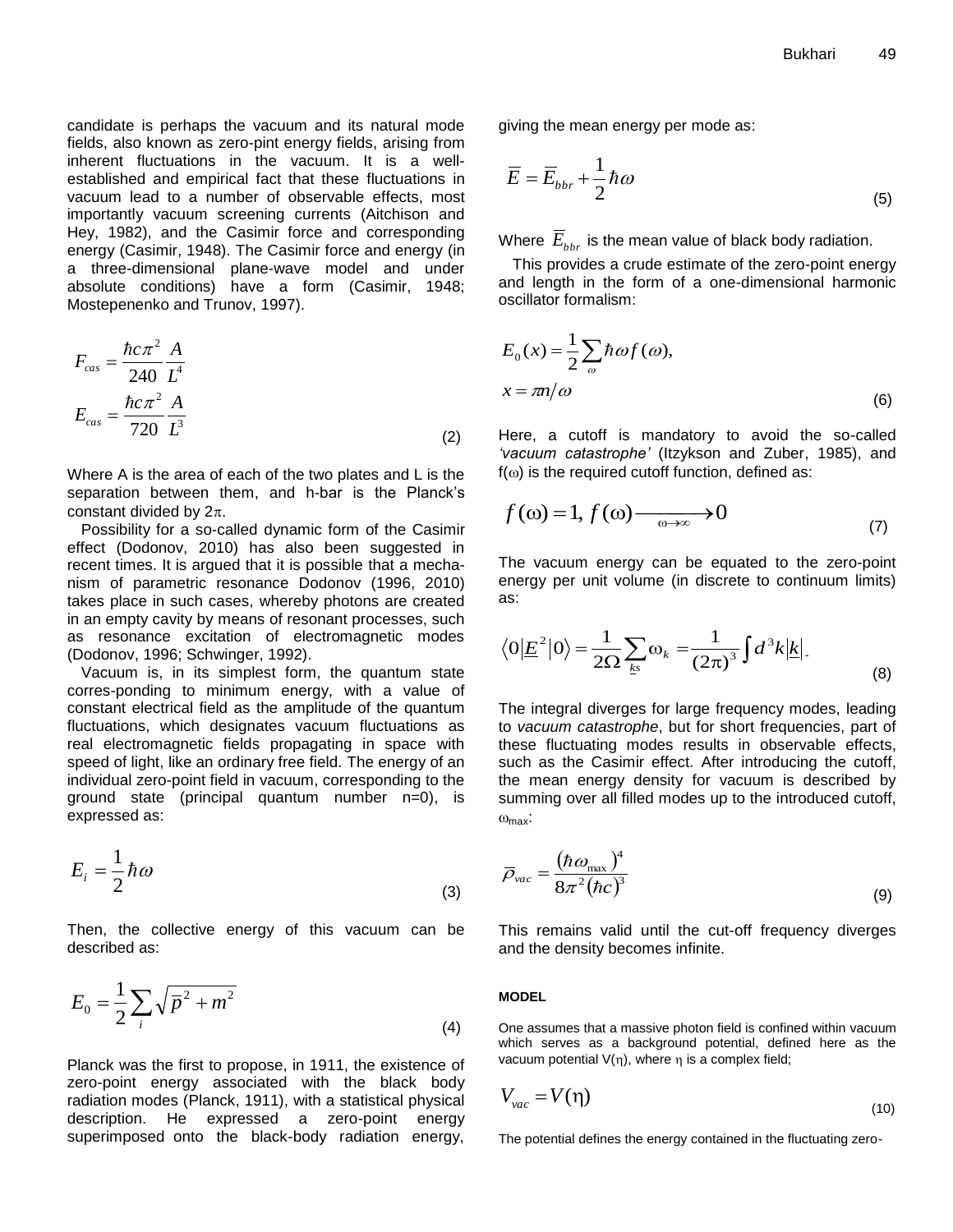point fields within a physical vacuum.

Assuming a simple scalar theory, one asserts that this potential has a quartic form (which is minimum possible form in the problem at hand), and expresses this potential as follows (here the Casimir sign convention is used, otherwise negative sign is required for an attractive potential):

$$
V(\eta) = \frac{1}{2}\mu^2 \eta^2 + \frac{g}{2}\eta^4
$$
\n(11)

Where, g is a dimensionless coupling strength, depicting the strength of interaction of the  $\Box$  field with the vacuum.

From the minimum or extreme lowest state of this potential, that is,

$$
\frac{\partial}{\partial \eta} V(\eta) = 0 \tag{12}
$$

One gets;

$$
\frac{\partial}{\partial \eta}V(\eta) = \mu^2 \eta + 2g\eta^3 = 0
$$

One can calculate and see that the result yields the ground state value for the field as:

$$
\eta_0 = \left(-\frac{\mu^2}{2g}\right)^{1/2}
$$

$$
|\eta_0| = + \left(-\frac{\mu^2}{2g}\right)^{1/2}
$$
(13)

Then, the state of this vacuum is obtained as:

$$
\eta_{\text{vac}} = \begin{pmatrix} 0 \\ . \\ . \\ \sqrt{-\frac{\mu^2}{2g}} \end{pmatrix}
$$
\n(14)

The form of this vacuum is similar to the Higgs vacuum, as per the Higgs theory (Guralnik et al., 1969). The vacuum expectation value of the field is determined to be:

$$
\langle \eta \rangle_0 = \langle 0 | \eta | 0 \rangle = \begin{pmatrix} 0 \\ \eta_{vac} \end{pmatrix}
$$
 (15)

Vacuum expectation value (*vev*),  $\langle 0 | \eta | 0 \rangle$ is the non-zero equilibrium value of vacuum potential (our argument here is based upon non-perturbative aspects of vacuum). To simplify this statement, we can say that it is the macroscopic manifestation of the vacuum fluctuations, or the vacuum electromagnetic fields

normal modes, which exist ubiquitously in the vacuum in an equilibrium situation, having a non-zero observable value.

Interaction of electromagnetic vector potential in this background potential has to satisfy the equation:

$$
\mu A^{\mu} = \langle 0 | j^{\mu} (\eta) | 0 \rangle \tag{16}
$$

Where j<sup>µ</sup> is the electromagnetic four-current associated with the potential in vacuum, expressed here as its vacuum expectation value.

Vacuum potential has to satisfy the current screening condition for massive fields, as described earlier. The screening condition becomes:

$$
\langle 0|j^{\mu}(\eta)|0\rangle = -\mu^{2}A^{\mu}
$$
 (17)

It is obvious that the vacuum expectation value of potential is expressed in the form of electromagnetic currents, where the screening is underlying mechanism or condition that yields an effective mass.

One can proceed to the next step and incorporate the defined vacuum potential into the Klein-Gordon equation for the massive fields (Itzykson and Zuber, 1985) obtaining:

$$
\left(\mu^2 - \mu^2\right)\eta - V^2(\eta) = 0\tag{18}
$$

Now one can write down a general Lagrangian for this theory (in Adjoint representation) as:

$$
L = \frac{1}{2} \partial_{\mu} \eta^{a} \partial_{\mu} \eta^{a} - \frac{1}{2} \mu^{2} (\eta^{a} \eta^{a}) + \frac{1}{4} g (\eta^{a} \eta^{a})^{2}
$$
(19)

First of all, in order to incorporate the electromagnetic field, as well as to preserve gauge invariance, we introduce a specific form of the Lagrangian, called the *'Stueckelberg's Lagrangian'* (Itzykson and Zuber, 1985), and modify it to include photons with a mass  $\mu$  and vector potential A<sub>u</sub> as:

$$
L_{em}^{\gamma} = \frac{1}{2} \mu^{2} A_{\mu}^{a} A_{\mu}^{a} - \frac{1}{4} F_{\mu\nu}^{a} F_{\mu\nu}^{a} - \frac{1}{2} (\partial \cdot A_{\mu}^{a}) (\partial \cdot A_{\mu}^{a})
$$
(20)

and perform a covariant derivative gauge transformation:

$$
\partial^{\mu} \longrightarrow D_{\mu} = \partial^{\mu} \eta^{a} - g c_{abc} A_{\mu}^{b} \eta^{c}
$$
 (21)

where c<sub>abc</sub> are the relevant non-abelian structure constants (Frampton, 2000). With this change, the invariant electromagnetic field tensor becomes:

$$
F_{\mu\nu}^a = \partial_\mu A_\nu^a - \partial_\nu A_\mu^a - g c_{abc} A_\mu^b A_\nu^c
$$
 (22)

An interaction term is required in the Lagrangian, which would depict the form of interaction between vector potential of the free electromagnetic field and the vacuum potential. This term takes the form:

$$
L_{\rm int} = \frac{1}{2} g^2 (A^a_\mu A^a_\mu) (\eta^a \eta^a)^2
$$
 (23)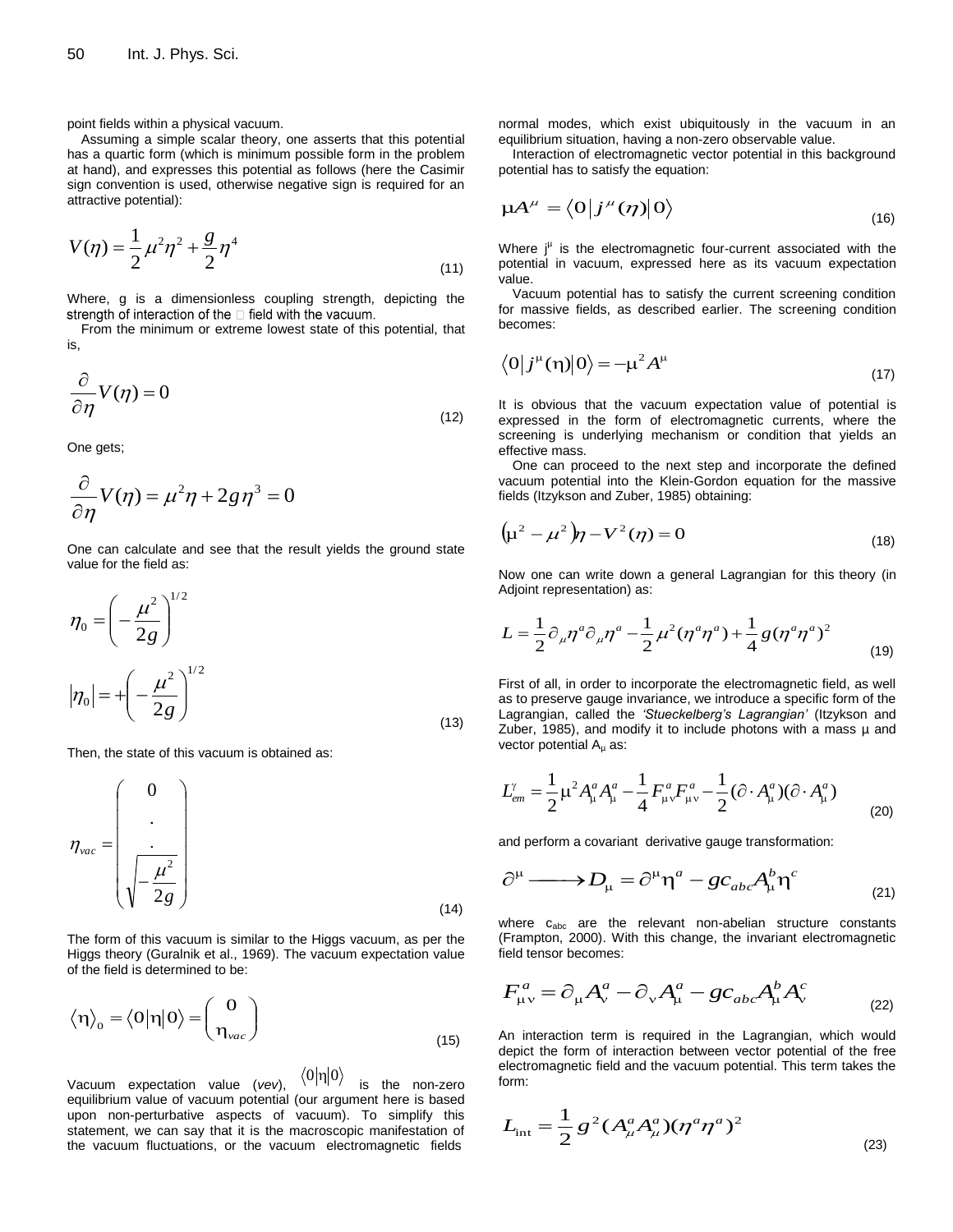Here, g is the coupling strength between these two potentials or fields. But, we already have an interaction term in form of the vacuum potential we defined earlier:

$$
L_{\text{int}} = V(\eta) = \frac{1}{2} \mu^2 \eta^2 + \frac{g}{2} \eta^4
$$
 (24)

On comparing the two expressions of Equations (25) and (26), one can instantly identify:

$$
\frac{1}{2}\eta^2(\mu^2 + g\eta^2) = \frac{1}{2}g^2A_{\mu}^2\eta^2
$$
\n(25)

$$
\mu^2 + g \eta^2 = g^2 A_\mu^2 \tag{26}
$$

Or

$$
\mu^2 = g(gA_{\mu}^2 - \eta^2) \n\mu = \sqrt{g(gA_{\mu}^2 - \eta^2)}
$$
\n(27)

$$
\mu = \sqrt{g(gA_{\mu}A^{\mu} - \eta'\eta)}
$$
\n(28)

(Here  $\eta'\eta$  implies  $\eta\!\!\uparrow\!\!\eta)$ 

This development gives a phenomenological expression for the photon mass under the framework of this model. The mass depends on coupling strength, as expected, as well as on the vector potential (of the electromagnetic field) and the intrinsic vacuum field,  $\eta$ . Now substituting all the terms, we are led to the appropriate Yang-Mills (non-abelian) Lagrangian for the theory as:

$$
L = \frac{1}{2} (D_{\mu} \eta^{a}) (D_{\mu} \eta^{a}) - \frac{1}{2} \mu^{2} \eta^{a} \eta^{a}
$$
  

$$
- \frac{1}{4} F_{\mu\nu}^{a} F_{\mu\nu}^{a} + \frac{1}{2} \mu^{2} A_{\mu}^{a} A_{\mu}^{a} - \frac{1}{2} (D_{\mu} A_{\mu}^{a}) (D_{\mu} A_{\mu}^{a})
$$
  

$$
+ \frac{1}{2} g (\eta^{a} \eta^{a})^{2} + \frac{1}{2} g^{2} (A_{\mu}^{a} A_{\mu}^{a}) (\eta^{a} \eta^{a})^{2}
$$
(29)

Or in a simple representation:

$$
L = \frac{1}{2} D_{\mu} \eta^{2} - \frac{1}{2} \mu^{2} \eta^{2} - \frac{1}{4} F_{\mu\nu} F^{\mu\nu} + \frac{1}{2} \mu^{2} A_{\mu}^{2}
$$

$$
-\frac{1}{2} D_{\mu} A_{\mu}^{2} + \frac{1}{2} g \eta^{4} + \frac{1}{2} g^{2} A_{\mu}^{2} \eta^{4}
$$
(30)

The first two terms define the vacuum potential  $\eta$  in covariant derivative form (including a mass term); the third, fourth and fifth terms depict the electromagnetic field; the sixth term represents the vacuum potential and the last term is the interaction of photons with vacuum potential. This Lagrangian defines a system of a vacuum potential interacting with enclosed electromagnetic fields, and has all the terms for the defined vacuum potential and the massive electromagnetic field, as well as their interaction.

#### **DISCUSSION**

A brief review of the origin and the form of photon mass problem has been given in the preceding sections. It is shown that photon mass arises in a simple fashion in the form of interactions between the natural modes of vacuum and the electromagnetic fields, under a gauge formalism. A possibility exists that the electromagnetic fields may interact with the vacuum modes in the form of a resonant interaction. Resonance is a well-observed phenomenon in both classical and quantum mechanics, with a myriad number of manifestations seen at both microscopic and macroscopic level systems. In quantum fields, resonance is identified and quantized in the form of a condition, the quantum mechanical resonance (QMR), wherein fields resonantly interact with each other and may result into observable effects. It is believed that the wave interactions are most efficient if they are resonant, that is, if the two or more frequencies satisfy matching conditions and the relative wave phase remains unchanged for a long time, and where in such resonant interactions, the energy conversion takes place on a much short time scale (Servin and Brodin, 2003). This is similar to other cases in quantum mechanics involving adiabatic evolution of quantum states (Lai and Ho, 1932) and in specific to the adiabatic conversion in neutrino mass generation mechanism, the so-called *MSW effect*, explained by the Mikheyev-Smirnov-Wolfenstein model (Wolfenstein, 1978). There is one more possibility for resonance to occur in these fields. This is the phenomenon of parametric resonance (Goldstein, 2002) that is, a resonance arising in an oscillating system with change of parameters, which can be applied in understanding of the vacuum and electromagnetic modes. Some ideas have been suggested in this direction in the domain of neutrino oscillations (Akhmedov, 1988), but so far a similar study in the realm of vacuum fluctuations has not been attempted.

A number of other possibilities have been alluded to the origin of photon mass. Masood (1991) has carried out a perturbative calculation for the self-mass of photon in the limit of finite-temperature and -density, in which it was suggested that the photon mass may be square of the cyclic frequency and acquired from plasma screening of photons at high frequencies. In essence, the study suggested a dynamical generation of photon mass in the form of an effective mass mechanism, rising out of the change in electromagnetic properties of certain highly dense media and resulting into modified propagator of the photon. Another possibility is suggested elsewhere (Weldon, 1982) in the case of very high-temperature backgrounds with low densities, where photons acquire dynamically-generated masses.

Finally, a conspicuous possibility for the origin of photon mass lies in the realm of gravitation, or the curvature of space-time. With the advent of Einstein's General Theory of Relativity, gravitation received a new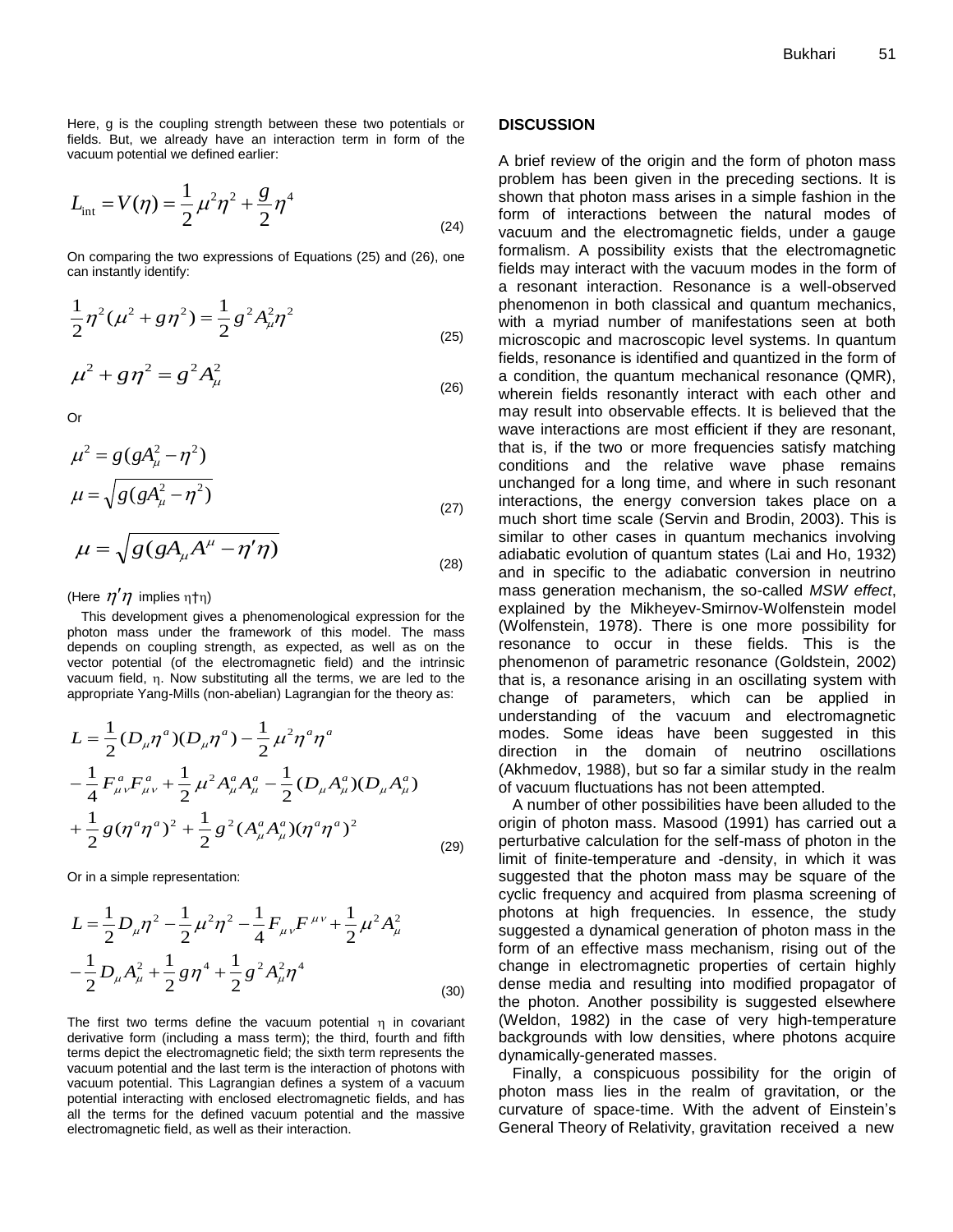explanation in the form of inherent curvature of spacetime near massive objects. Although efforts have been underway to find a quantum version of the theory and reconcile all the four fundamental interactions, there has been little success. The strongest evidence comes from the general theory of relativity. Recently, an experiment (Mueller, 2010) recording bending of matter waves under gravitation with high precision has further reinforced the metric nature of gravitation. Thus, it is not a far-fetched idea that just as gravitational bending of light has its origin in the space-time curvature, the same curvature can also lead to the generation of mass in electromagnetic fields.

Depending upon space-time curvature, photons can undergo interaction with gravitation. A strong evidence of this kind of interaction comes from the observed deflection of light in the proximity of heavy celestial objects (Misner et al., 1973). The bending is described in the form of a deflection angle, expressed as (Tu et al., 2005):

$$
\theta = \mathcal{S}\left(1 + \frac{m_{\gamma}^2 c^4}{2h^2 v^2}\right) \tag{31}
$$

Where  $\, {\mathcal{G}}\,$  is the bending angle for photons without mass, given as;

$$
\mathcal{G} = \frac{4GM}{c^2 R} \tag{32}
$$

Here, M and R are the mass and radius of the celestial object (star, quasar, black hole etc.) causing deflection and G is the Universal Gravitational Constant. Therefore, it becomes extremely important to study the behavior of photons under the influence of gravitational curvature, especially studying the effects of gravitation on the geodesic path that a photon takes.

## **Conclusion**

Based on the foundations of existing empirical framework in quantum field theory, a model and some ideas are presented which bear potential in the study of the problem of photon mass. Ideas and formulation outlined in this paper may be summarized in the form of a few careful suggestions.

It may be suggested that the term *'rest mass'* cannot be attributed to a photon because photon is not an electrostatic concept and mass can only be ascribed to it in the form of a relativistic electrodynamic framework. Moreover, incorporating both the intrinsic properties of vacuum and the gravitational interaction are important. Mass is intrinsically a property which quantifies the quantity of matter and/or inertia in an extended object,

and since the object is itself under the influence of gravitation, as defined by the general theory of relativity, it has influence from the magnitude of space-time curvature as well. It may be possible that photon (and possibly other field quanta) does not have an intrinsic mass like other fundamental particles, but in fact an effective mass, rendered to it either from the vacuum normal modes (as we saw in preceding sections) or the curvature of gravitation. This effective potential endows a proportional, observable, mass to the photon by means of an effective mass generation in the ambient vacuum or gravitational potentials.

As the mass depends on the effective potential, it does not remain a constant and in fact becomes a variable, which depends on the magnitude of potential and the interaction. In the case of vacuum, the effective mass of the photon is in fact the coupling of a photon's scalar field to the intrinsic normal modes of the vacuum, which creates an effective vacuum potential.

In the case of gravity, the effective potential of the photon mass is modified by the gravitational contributions (that is, from the gravity-induced variation in the curvature). It may possibly be a consequence of a gravitational-electromagnetic interaction of some kind as well, which has yet to be established. Serious investigations are needed on these lines.Thus, it may be possible that the interaction of photon with vacuum natural modes, either under a resonant mechanism or without resonance, can induce significant effects, including but not limited to production of photons as well as effective mass generation.

We may also surmarise that the current upper limits imposed on the photon mass may in fact be the magnitude of our best estimate on the limits of its measurement, or it may be the measurement of the limits of the effect of effective potential (attributed to the particle from the ambient vacuum potential and/or the curvature of space-time under gravity) as measured while a particular observation was carried out. It is suggested here that a more viable place to understand the origin of photon mass is in the vacuum rather than in terrestrial or celestial effects or processes which may have other influencing factors interfering with the measurement. On the basis of this study, it is summarized that photon does not have an intrinsic rest mass, however a possibility of an effective mass is not ruled out. Based upon a model presented here, the photon mass becomes a variable which depends on coupling of electromagnetic fields to vacuum modes.

# **ACKNOWLEDGEMENTS**

Author would like to express gratitude towards Professor Ed V. Hungerford III at the Medium Energy Physics group, Department of Physics, University of Houston, for inviting me to study this interesting problem and providing